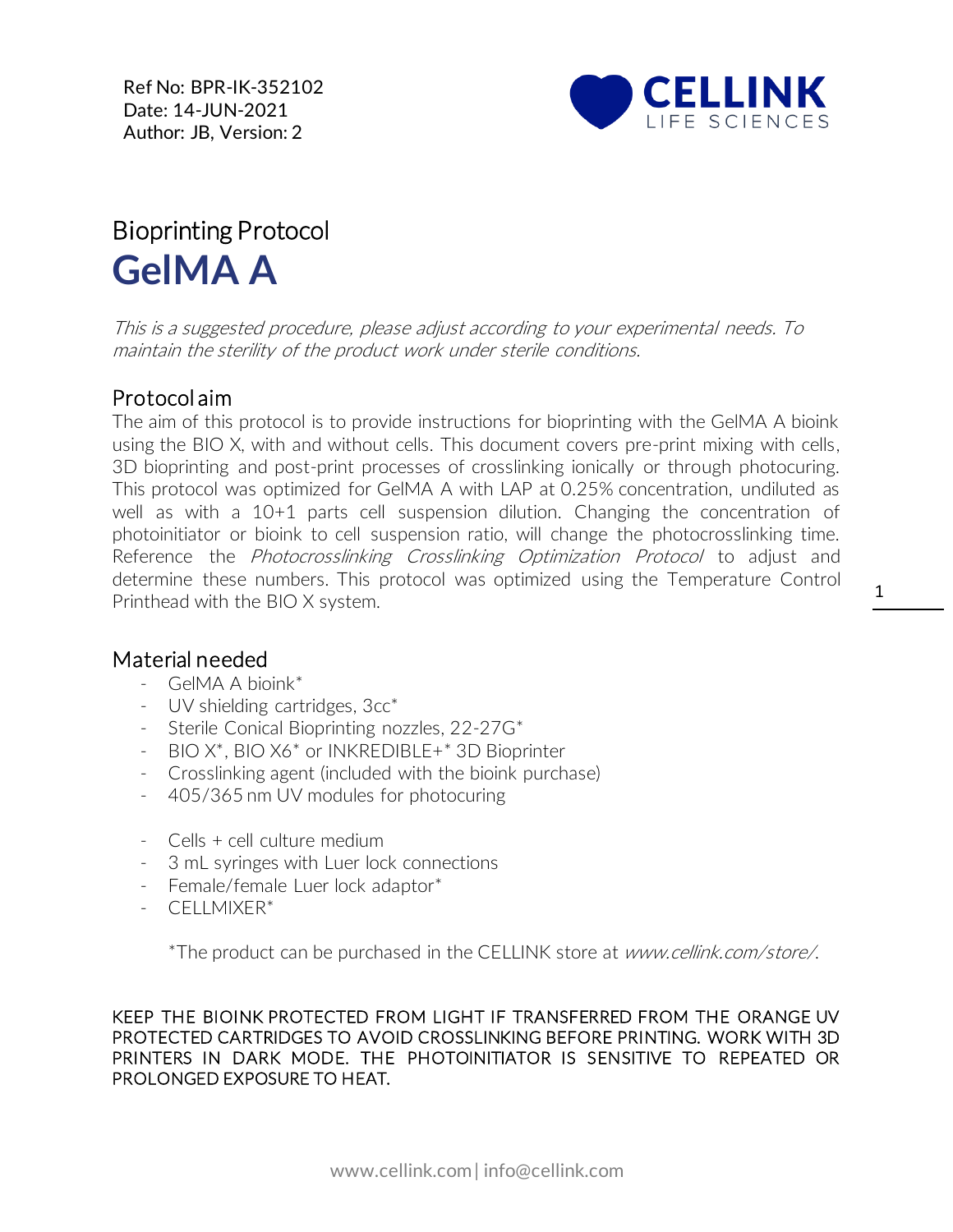## Protocol

This protocol works best with the BIO X or BIO X6 and the Temperature Control Printhead as well as the cooled print bed. While the bioink can be used with the INKREDIBLE+ system due to its ability to heat the bioink, secondary steps are necessary to cool the printed structure to pre-gel it prior to crosslinking. Clogging may still occur due to lack of temperature control at the nozzle. Therefore, it is not recommended to use the bioink with the INKREDIBLE system since the bioink will not perform as expected and resulting filament characteristics may be inconsistent. If using the INKREDIBLE+ system preheat a printhead to 26C to achieve the same temperature maintenance as the Temperature Control Printhead. After deposition, the Petri dish or well plate being printed on should be placed on ice or another cooled surface to thermally gel the construct after printing prior to photocrosslinking.

| Step           | <b>Title</b>                        | Material                                                                                                                                                     | Description                                                                                                                                                                                                                                                                                                                                                                                                                                                                                                                                                                                                                                                                                                                                                                                                                                                                                                                                                                                                  |
|----------------|-------------------------------------|--------------------------------------------------------------------------------------------------------------------------------------------------------------|--------------------------------------------------------------------------------------------------------------------------------------------------------------------------------------------------------------------------------------------------------------------------------------------------------------------------------------------------------------------------------------------------------------------------------------------------------------------------------------------------------------------------------------------------------------------------------------------------------------------------------------------------------------------------------------------------------------------------------------------------------------------------------------------------------------------------------------------------------------------------------------------------------------------------------------------------------------------------------------------------------------|
| $\mathbf{1}$   | Prepare<br><b>Bioink</b>            | - GelMA A                                                                                                                                                    | Heat up GeIMA A in a cartridge to 35°C until the<br>GelMA A is liquid, this can be tested by flipping<br>the cartridge and observing if air bubbles move<br>freely. The heating of the GelMA A can be<br>performed in a pneumatic printhead, water bath<br>or incubator.                                                                                                                                                                                                                                                                                                                                                                                                                                                                                                                                                                                                                                                                                                                                     |
| $\overline{2}$ | Mix<br><b>GeIMA A</b><br>with cells | - Cell<br>suspension<br>- CELLMIXER<br>- Female/female<br>Luer lock<br>adaptor<br>- 3 mL syringes<br>with Luer lock<br>connections<br>- Prewarmed<br>GelMA A | If not printing with cells move directly to step 3.<br>At this point, mix ten parts bioink with one part cell<br>suspension, taking care not to introduce air bubbles<br>to the mixture. For detailed instructions see the<br>Mixing Cells Protocol GelMA Series.<br>Transfer the cell suspension to the 1 mL cell<br>syringe (PART 1) using a female/female Luer lock<br>adaptor.<br>Transfer GeIMA A to the 12 mL syringe (PART 2)<br>using a female/female Luer lock adaptor.<br>Clip both syringes to the Dispensing unit (PART<br>3).<br>Connect the two syringes to the Mixing unit<br>(PART 4), then connect the Empty cartridge<br>(PART 5) to the Mixing units other side.<br>Apply gentle pressure onto the Dispensing unit to<br>mix the content of both syringes into the empty<br>cartridge.<br>Note: To avoid an air gap when mixing the bioink and<br>the cell suspension, carefully pre-fill the Luer lock<br>adaptor with GeIMA A before attaching the syringe<br>with the cell suspension. |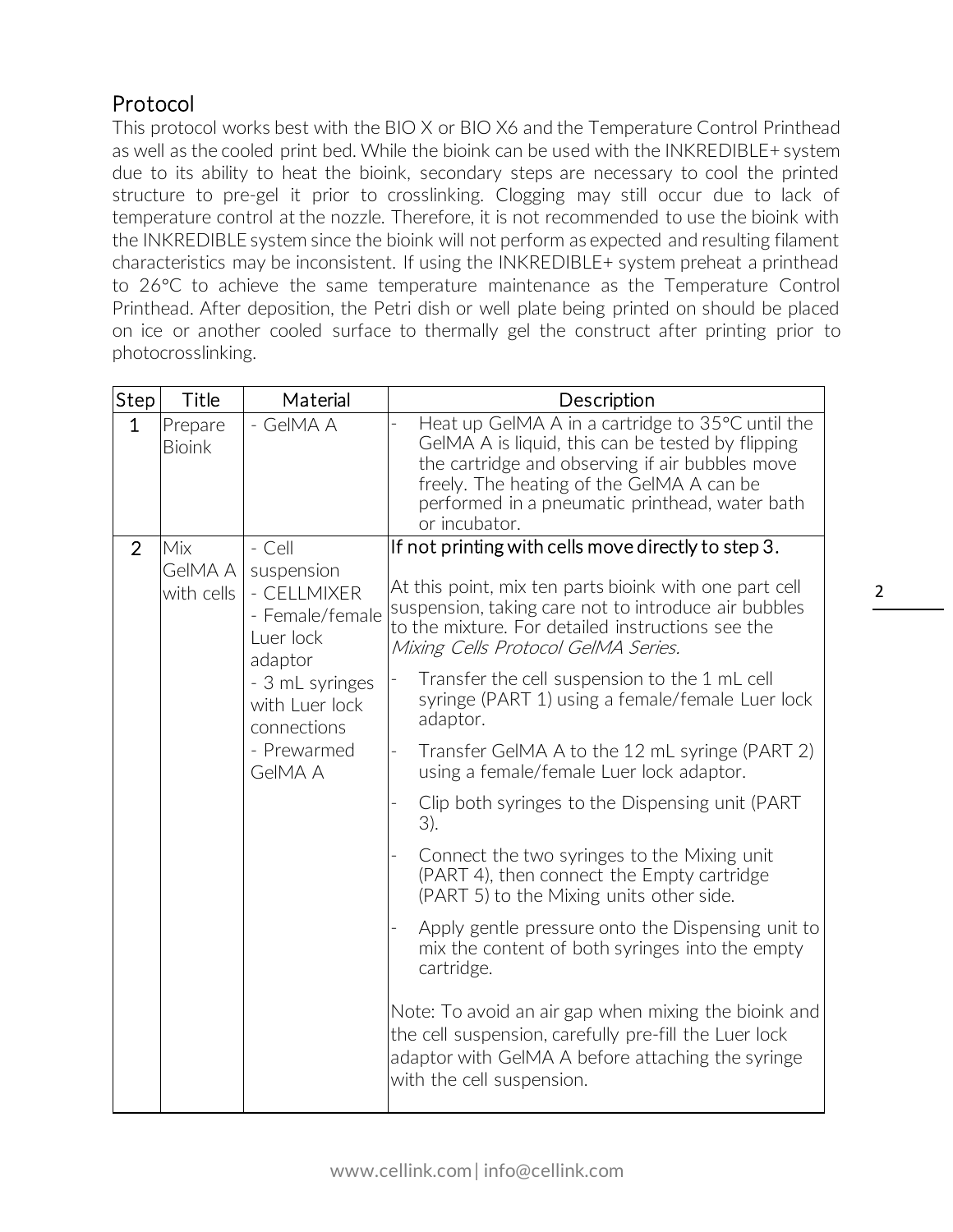|                |                                   |                                                                                                                                          | If preparing for quantities $\leq 2$ mL of GeIMA A, it is<br>recommended to connect two 3 mL Luer lock<br>syringes and mix back and forth between the<br>syringes until homogeneous.                                                                                                                                                                                                              |
|----------------|-----------------------------------|------------------------------------------------------------------------------------------------------------------------------------------|---------------------------------------------------------------------------------------------------------------------------------------------------------------------------------------------------------------------------------------------------------------------------------------------------------------------------------------------------------------------------------------------------|
| 3              | Cool and<br>load the<br>cartridge | - UV shielding<br>cartridges, 3cc<br>loaded with<br>GelMA A (and<br>cells)<br>- Sterile Conical<br><b>Bioprinting</b><br>nozzles, 22-27G | - Place cartridge on counter for 20 min to reach room<br>temperature. Observe the air bubble movement,<br>once it begins to slow down, the GelMA A is almost<br>ready to print. The viscosity needs to be like a thick<br>syrup or honey.<br>- Place the semi-gelled GelMA A in the Temperature<br>Control Printhead preheated to 26°C and pre-cool<br>the print bed to 10°C.                     |
| $\overline{4}$ | Printing                          | - Bioprinter (BIO)-<br>X, BIO X6 or<br>$INKREDIBLE+)$                                                                                    | Bioprint structures with parameters according to<br>Table 1. If printability is not as desired, adjust the<br>pressure up/down by 1 kPa to extrude more/less<br>material.<br>Note: Over time the GeIMA A will become more solid<br>(15-20 minutes). If printing is paused and this<br>happens, replace the nozzle. If extrusion does not<br>occur, repeat steps 1 and 3 to 'reset' the cartridge. |

Table 1. Recommended minimal extrusion pressure\*\* ( $\pm$ 2 kPa) used for printing continuous filaments at 26°C with cells/without cells. Again, 'with cells' assumes a mixture of one part cell suspension to ten parts bioink. For highly concentrated cell suspensions, the pressure needs to be increased towards the pressure used for undiluted bioink.

| Printing speed (mm/s) $\rightarrow$ |  |  |
|-------------------------------------|--|--|
| Nozzle size (G) ↓                   |  |  |
|                                     |  |  |
|                                     |  |  |
|                                     |  |  |

\*\*Note this is only a recommended reference of starting pressures. The actual pressure needed will vary depending on the preparation procedures (amount of bioink and actual temperature of the bioink) as well as the fitting of the piston in the cartridge and the leveling of the print surface. This table was generated with printhead temperature at 26°C and with a bioink dilution with a low concentration of cells.

| Step | Title | Material                    | Description                                          |
|------|-------|-----------------------------|------------------------------------------------------|
| 5    |       | Crosslinking - Crosslinking | GeIMA A can be crosslinking using the CaCl2          |
|      |       | solution                    | crosslinking solution or with photoinitiation. GeIMA |
|      |       |                             | A with LAP can be crosslinked with either the 405    |
|      |       | AND/OR                      | or 365 nm photocuring module. If using both ionic    |
|      |       |                             | and photocrosslinking, begin with photocrosslinking. |
|      |       |                             |                                                      |
|      |       |                             | Photocuring: see Table 2 below for                   |
|      |       |                             | recommended crosslinking times. Ensure that          |